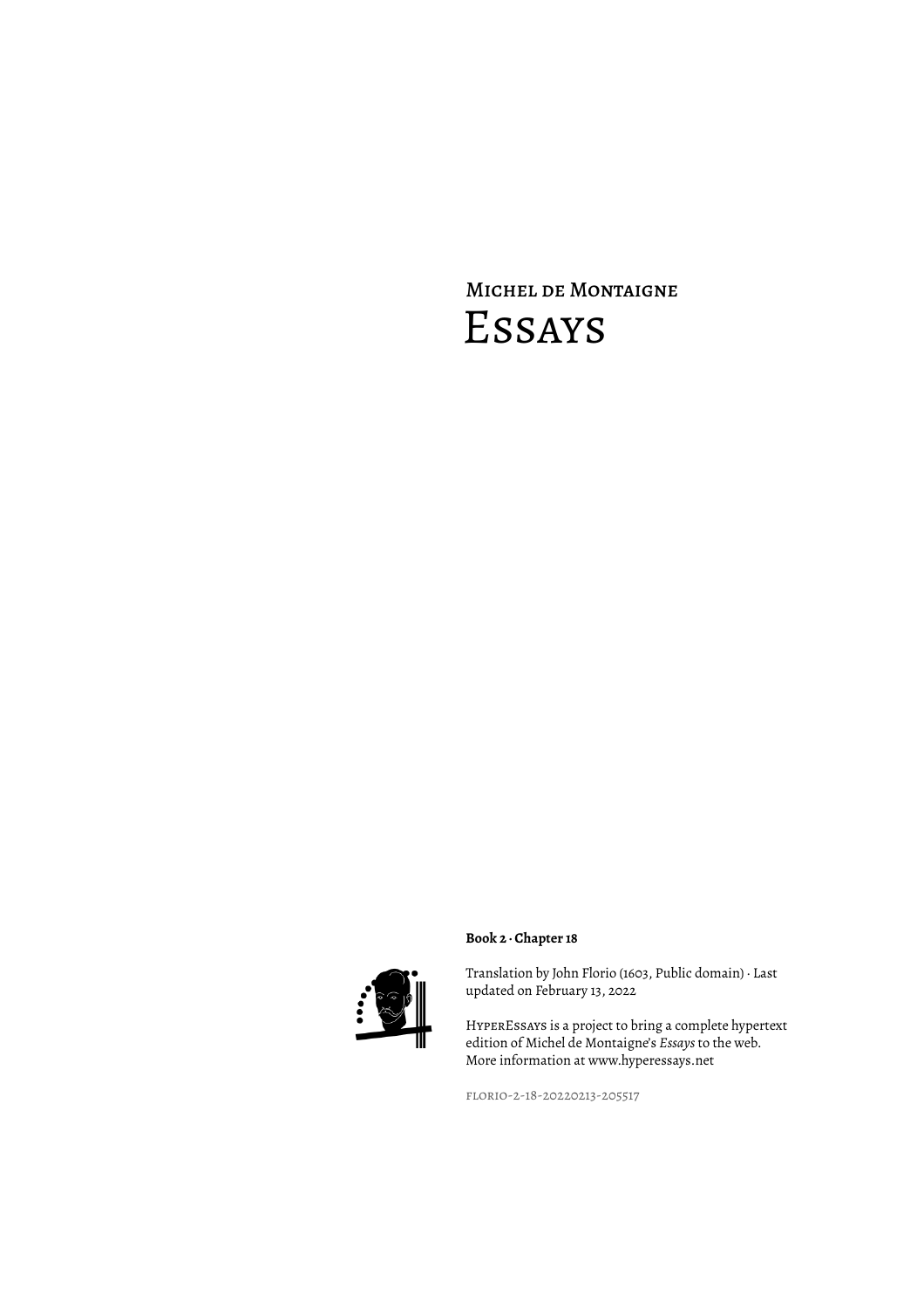BOOK 2 · CHAPTER 18 HYPERESSAYS.NET

## Of giving the lie

YEA BUT, will some tell me, this desseigne in a man to make himselfe a subject to write of, might be excused in rare and famous men, and who by their reputation, had bred some desire in others of their acquaintance. It is true, I confesse it, and I knowe, that a handie-crafts-man will scarcely looke of his worke, to gaze upon an ordinarie man: Whereas to see a notable great person come into a towne, he will leave both worke and shop. It ill beseemeth any man to make himselfe knowne, onely he excepted, that hath somewhat in him worthie imitation, and whose life and opinions may stand as a patterne to all. *Cæsar* and *Xenophon* have had wherewithall to ground and establish their narration, in the greatnes of their deedes, as on a just and solid ground-worke. So are the Jornall bookes of *Alexander* the great, the Commentaries which *Augustus, Cato, Brutus, Silla* and divers others had left of their gests, greatly to bee desired. Such mens images are both beloved and studied, be they either in brasse or stone. This admonition is most true, but it concerneth me very little.

*Non recito cuiquam: nisi amicis, idque rogatus. Non ubiuis, corámve quibuslibet. In medio qui Scripta fore recitant sunt multi, quíque lauantes.*

*My writings I reade not, but to my friends, to any, Nor eachwhere, nor to all, nor but desir'd: yet many In market place reade theirs, In bathes, in barbers chaires.*

I erect not here a statue to be set up in the market place of a towne, or in a Church, or in any other publike place:

*Non equidem hoc studeo bullatis ut mihi nugis Pagina turgescat:*

*I studie not, my written leaves should growe Big-swolne with bubled toyes, which vaine breth's blowe.*

*Secreti loquimur.*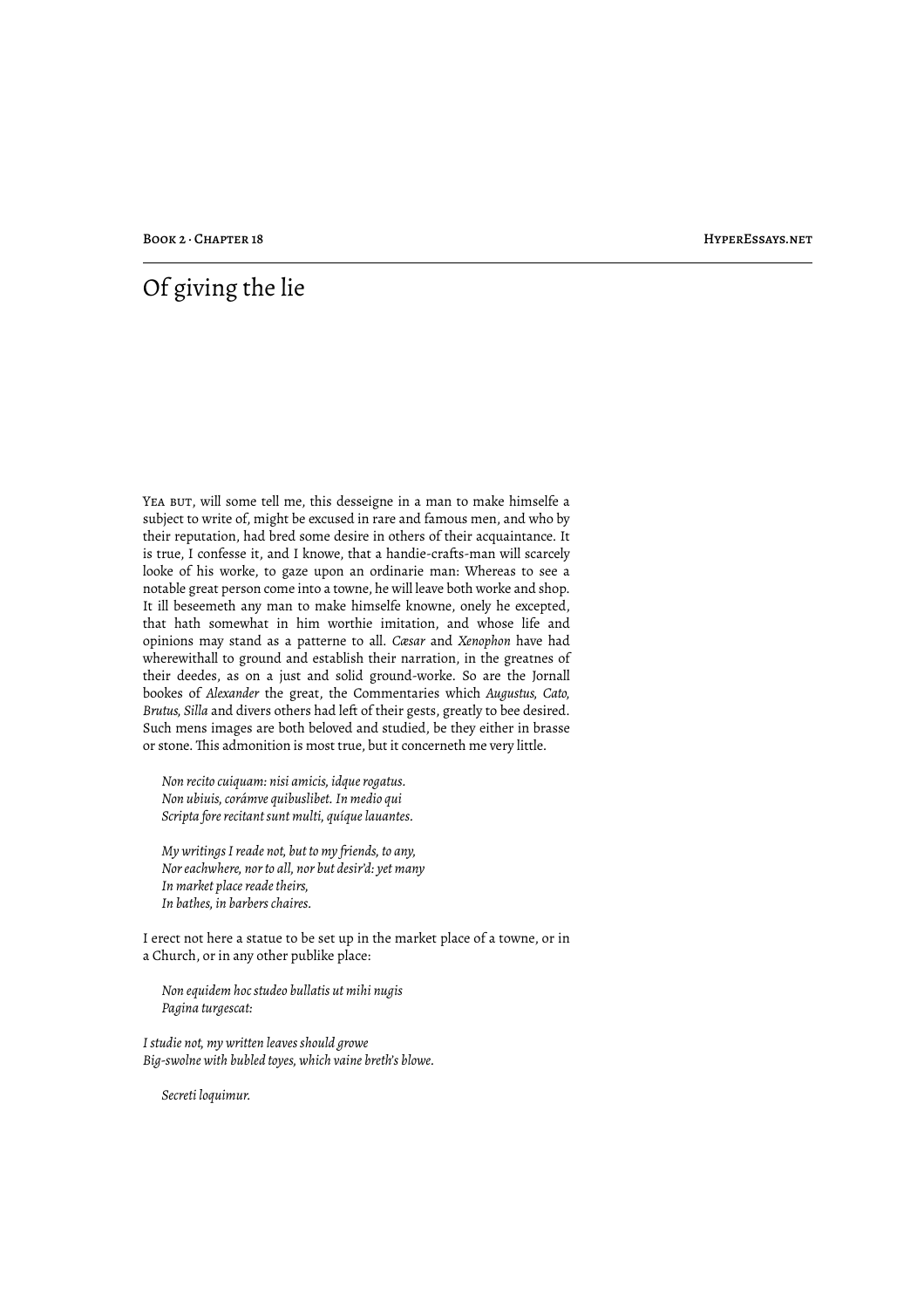#### Montaigne · Essays

*We speake alone, Or one to one.*

It is for the corner of a Librarie, or to ammuse a neighbour, a kinsman, or a friend of mine withall, who by this image may happily take pleasure to renew acquaintance, and to reconverse with me. Others have beene emboldned to speake of themselves, because they have found worthy and rich subject in themselves. I, contrariwise, because I have found mine so barren, and so shallow, that it cannot admit suspition of ostentation. I willingly judge of other mens actions; of mine by reason of their nullitie, I give small cause to judge. I finde not so much good in my selfe, but I may speake of it without blushing. Oh what contentment were it unto mee, to heare some body that would relate the custome, the visage, the countenance, the most usuall words, and the fortunes of my ancestors! Oh how attentively would I listen unto it! Verily it were an argument of a bad nature, to seeme to despise the very pictures of our friends and predecessors, the fashion of their garments and armes. I keepe the writing, the manuall seale, and a peculiar sword: And I reserve still in my cabinet certaine long switches or wands, which my father was wont to carry in his hand. *Paterna uestis & annulus, tanto charior est posteris, quanto erga parentes maior affectus. "e fathers garment and his ring is so much more esteemed of his successors, as their affection is greater towards their progenitors.* Notwithstanding if my posteritie be of another minde, I shall have wherewith to be avenged; for they cannot make so little accompt of me, as then I shall doe of them. All the commerce I have in this with the worlde, is, that I borrow the instruments of their writing, as more speedy, and more easie: in requitall whereof I may peradventure hinder the melting of some piece of butter in the market, or a Grocer from selling an ounce of pepper.

*Ne toga cordyllis, ne penula desit olivis,*

*Least fish-fry should a fit gowne want, Least clokes should be for olives scant.*

*Et laxas scombris sæpe dabo tunicas.*

*To long-taild mackrels often I, Will side-wide (paper) cotes apply.*

And if it happen, no man read me, have I lost my time, to have entertained my selfe so many idle houres, about so pleasing and profitable thoughts? In framing this pourtraite by my selfe, I have so often beene faine to frizle and trimme mee, that so I might the better extract my selfe, that the patterne is thereby confirmed, and in some sorte formed. Drawing my selfe for others, I have drawne my selfe with purer and better collours, then were my first. I have no more made my booke, then my booke hath made me. A booke consubstantiall to his Author: Of a peculiar and fit occupation. A member of my life. Not of an occupation and end, strange and forraine; as all other bookes. Have I mis-spent my time, to have taken an accoumpt of my selfe so continually and so curiously? For those who onely runne themselves over by fantazie, and by speech for some houre, examine not themselves so primely and exactly, nor enter they into themselves, as he doth, who makes his studie,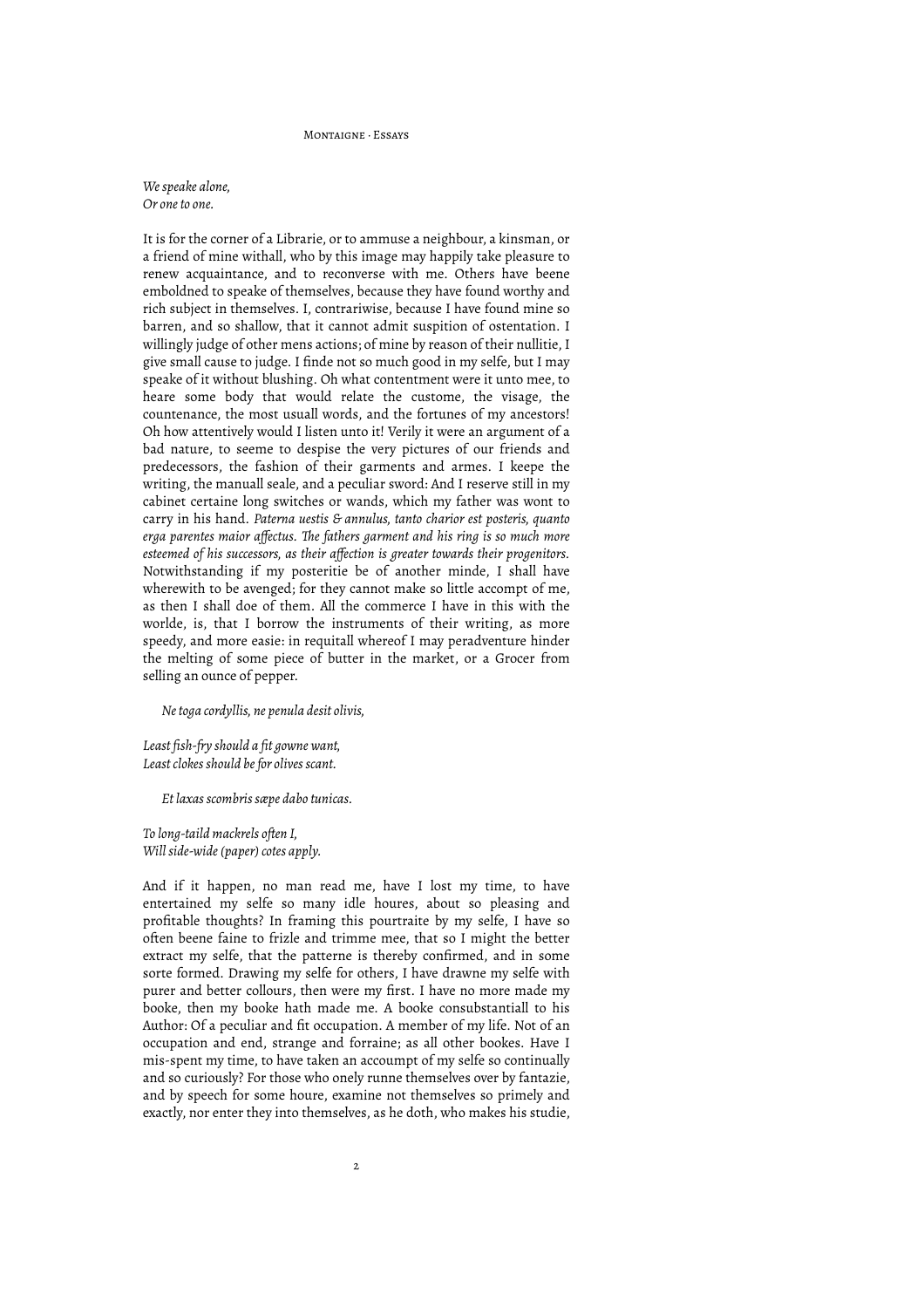#### Montaigne · Essays

his worke and occupation of it: Who with all his might, and with all his credit engageth himselfe to a register of continuance. The most delicious pleasures, though inwardly disgested, shunne to leave any trace of themselves; and avoide the sight, not only of the people, but of any other. How often hath this busines diverted me from tedious and yrksome cogitations? (And all frivolous-ones must be deemed tedious and yrkesome.) Nature hath endowed us with a large facultie to entertaine our selves a parte, and often calleth us unto it: To teach us, that *partly we owe our selves unto society, but in the better part unto our selves.* To the end I may in some order and project marshall my fantasie, even to dote, and keepe it from loosing, and straggling in the aire, there is nothing so good, as to give it a body, and register so many idle imaginations as present themselves unto it. I listen to my humors, and harken to my conceits, because I must enroule them. How often, being grieved at some action, which civilitie and reason forbade me to withstand openly, have I disgorged my selfe upon them here, not without an intent of publike instruction? And yet these poeticall rods,

*Zon dessus l'oeil, zon sur le groin, Zon sur le dos du Sagoin,*

 are also better imprinted upon paper, than upon the quicke flesh; What if I lend mine eares, somewhat more attentively unto books, sith I but watch if I can filch something from them, wherewith to ennammell and uphold mine? I never studied to make a booke; Yet have I somewhat studied, because I had alreadie made it (if to nibble or pinch, by the head or feete, now one Authour, and then another be in any sorte to study) but nothing at al to forme my opinions: Yea being long since formed, to assist, to second and to serve them. But *whom shall we believe speaking of himselfe, in this corrupted age?* since there are few or none, whom we may beleeve speaking of others, where there is lesse interest to lie. The first part of customs-corruption, is; the banishment of truth: For, as *Pindarus* saide, *to be sincerely-true, is the beginning of a great vertue;* and the first article, *Plato* requireth in the Governor of his common-wealth: Nowadayes, that is not the trueth which is true, but that which is perswaded to others. As we call mony not onely that which is true and good, but also the false; so it be currant. Our Nation is long since taxed with this vice. For *Salvianus Massiliensis* who lived in the time of *Valentinian* the Emperour, saith, that amongst French-men, to lie and forsweare is no vice, but a manner of speach. He that would endeare this Testimonie, might say, it is now rather deemed a vertue among them. Men frame and fashion themselves unto it, as to an exercise of honour; for, *dissimulation is one of the notablest qualities of this age*. Thus have I often considered, whence this custome might arise, which wee observe so religiously, that we are more sharpely offended with the reproach of this vice, so ordinary in us, than with any other; and that it is the extreamest injurie, may be done us in words, to upbraid and reproch us with a lie. Therein I finde, that it is naturall, for a man to defend himselfe most from such defects as we are most tainted with. It seemeth, that if we but shew a motion of revenge, or are but moved at the accusation, we in some sort discharge our selves of the blame or imputation; if we have it in effect, at least we condemne it in apparance. May it not also be, that this reproch seemes to enfold cowardise and faintnesse of hart? Is there anie more manifest, than for a man to eate and deny his owne Word? What? To deny his Word